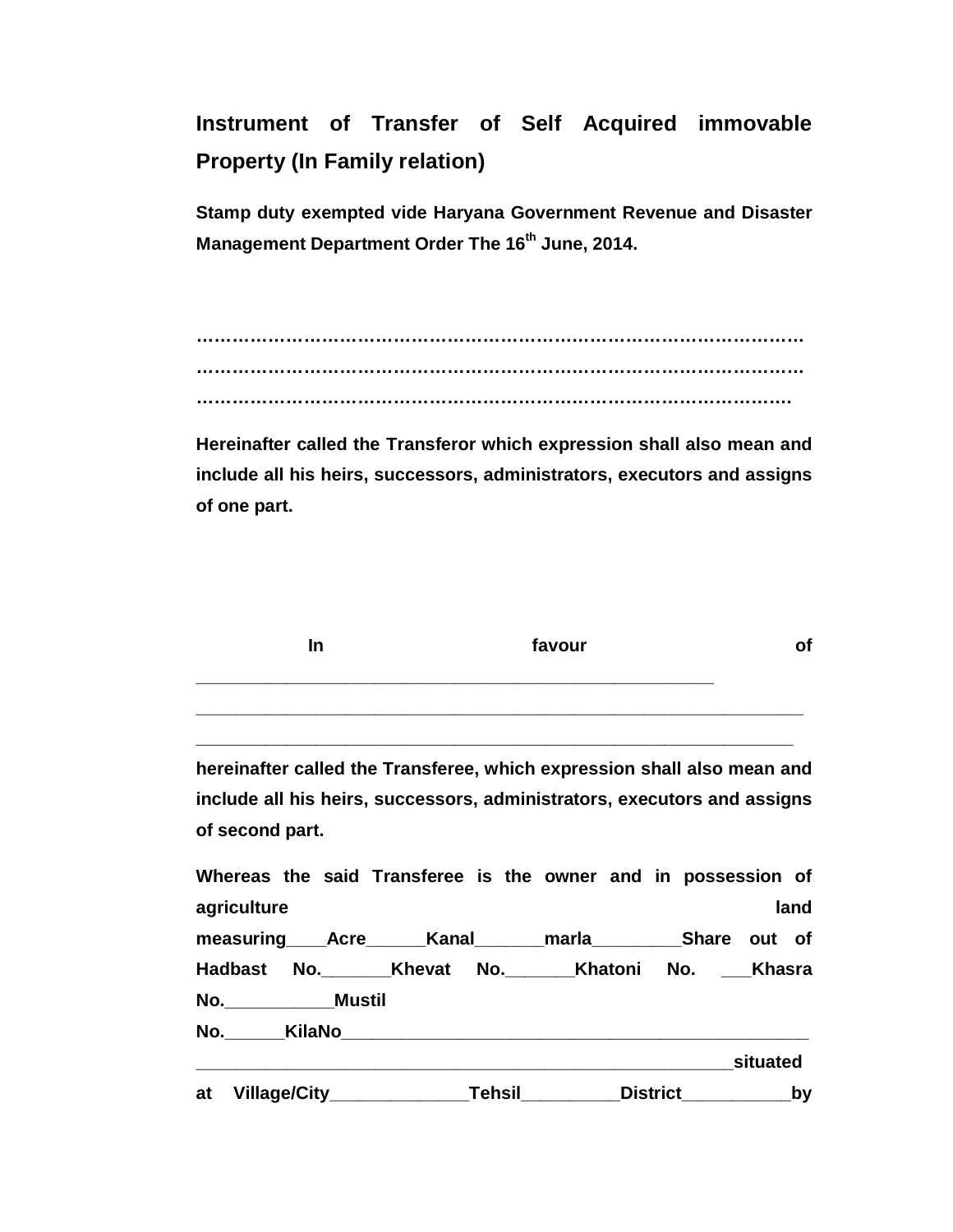**way of mutation No. \_\_\_\_\_\_\_\_\_\_\_\_\_\_Jamabandi\_\_\_\_\_\_\_\_\_\_Year or sale Deed No.\_\_\_\_\_ dated \_\_\_\_\_\_\_\_\_\_\_\_\_\_\_ registered in the office of the Sub-Registrar\_\_\_\_\_\_\_\_\_\_\_\_\_\_\_\_\_ (hereinafter called the property).** 

**Description of the property mentioned in the schedule below. It is hereby agreed declared covenanted and recorded by and between the parties hereto as follows:** 

 **That the Transferor has agreed to transfer the said property and the said Transferee who is Son or daughter or father or mother or husband or wife of the second party in family relation has agreed to accept the said transfer of immovable property without any consideration. That the Transferor herein grants, conveys and transfers all his rights, titles interest in the above said Plot/House, unto the Transferee herein that the said property transferred herein is free hold and free from all sorts of encumbrances, claims, demands, dues, liens, gift, mortgages, decrees, litigations, prior sales, agreements to sell, notifications and attachments etc.** 

 **That the actual physical possession of the said property hereby conveyed has been delivered to the Transferor at the spot who has become the absolute owner in possession of the same and shall enjoy all the rights, privileges, passages, electricity meter, water connection and possession etc. and absolute owner in the said property without any hindrances, claims, demands by the vendor or his heirs etc.** 

 **That all the expenses for the Registration fee and other incidental charges for the registration of this deed have been borne and paid by the transferee.** 

**That the taxes, cesses, dues or demands in respect of this property have been paid and cleared by the Transferor up to the date of execution of this deed absolutely and thereafter it shall be the responsibility of the transferee for future taxes etc.**